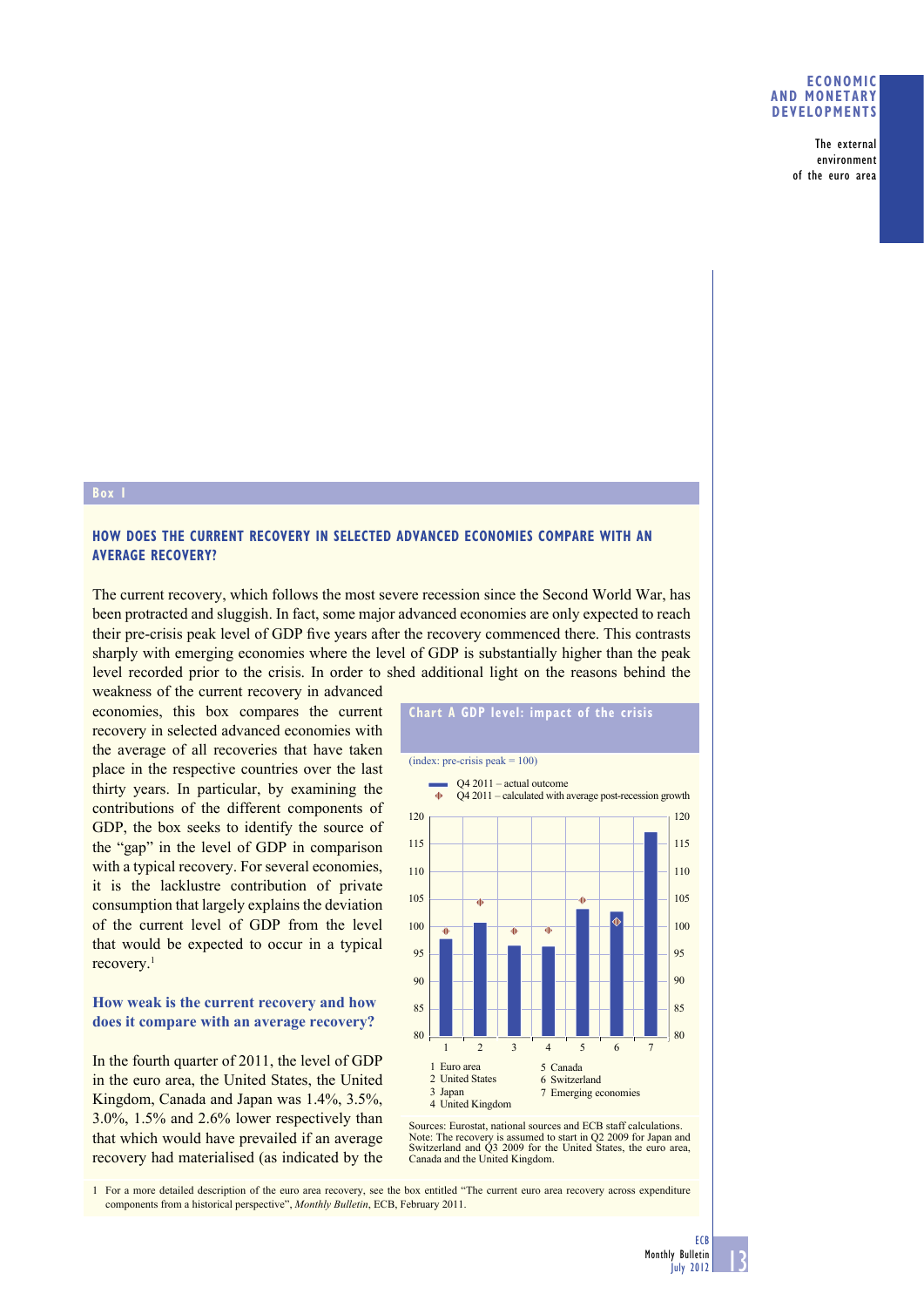difference between the bars and the dots in Chart  $A$ ).<sup>2</sup> In Switzerland, the level of GDP surpassed the level that would have materialised in a typical recovery.

**Which components of GDP are driving the weak current recovery?**

With respect to the contribution of the different components of GDP to GDP growth, one feature to emerge is that the contributions of private consumption in the euro area, the United States and the United Kingdom to the current recoveries there (see Chart B, columns 2, 4 and 6) are considerably weaker than in an average recovery (see Chart B, columns 1, 3 and 5). This highlights the impact of households repairing balance sheets, weak labour markets, fiscal consolidation and elevated energy prices. In Japan, investment is not contributing as much to growth as in an average recovery, although the contribution from net trade is stronger (see Chart B, columns 11 and 12). In both Canada and Switzerland, where households have suffered less from the legacy of the financial crisis, the current contributions of private consumption are in line with those recorded in a typical recovery (see Chart B, columns 7, 8, 9 and 10). In Canada, it is notable that net trade is proving to be a drag on growth in the current recovery, which stands clearly in contrast to what occurred in previous recoveries. This partly reflects weaker demand from its major trading partners.

2 In order to calculate the path of the "typical" recovery, all recoveries that have occurred in the euro area, the United States, the United Kingdom, Canada, Japan and Switzerland over the last 30 years were identified. For each economy, the average quarterly growth rate in the ten quarters following the start of the recovery was calculated. Subsequently, the average of these average quarterly growth rates during each of the different recoveries was used to calculate the "typical" quarterly growth rate in a recovery. These average growth rates were then applied to the level of GDP at the time when the current recovery commenced so as to project the profile for the average recovery. These time periods were chosen in order to enable a comparison with the current recovery, which started ten quarters ago (for some countries, 11 quarters ago).



Sources: Eurostat, national sources and ECB staff calculations. Notes: The number of quarters used to calculate the average is given in brackets. Statistical discrepancies are included with inventories.

14